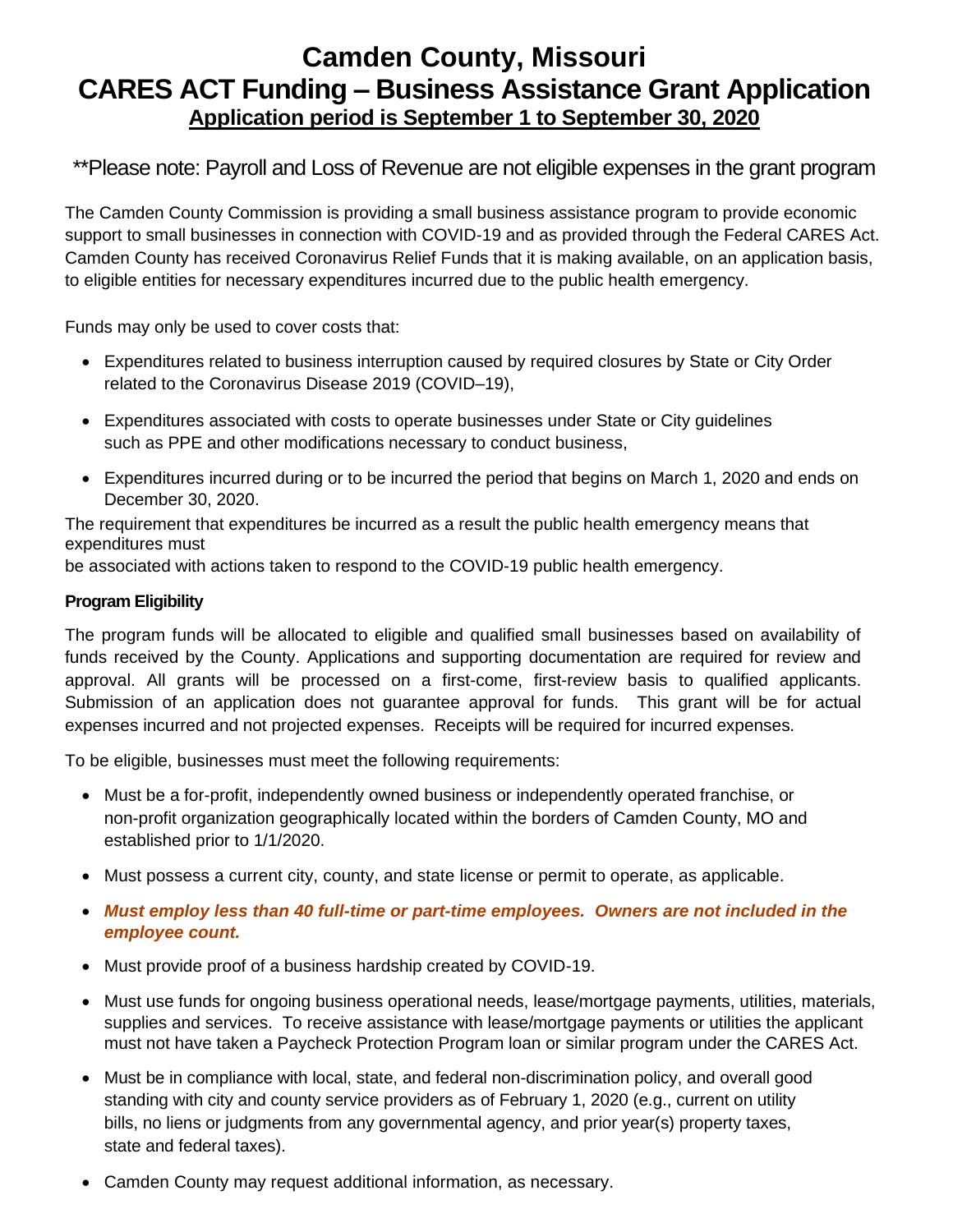Please complete the attached application and provide applicable copies of required documentation by mail or in person by **September 30, 2020.**

## **Mail or Drop-Off:**

Camdenton Chamber of Commerce, PO Box 1375, 739 W. US Hwy 54, Camdenton, 65020, 573-346-2227 Lake Area Chamber of Commerce, PO Box 1570, 1 Wilmore Lane, Lake Ozark, 65039, 573-964-1008 Lake West Chamber of Commerce, PO Box 340, 125 Oddo Drive, Sunrise Beach, 65079, 573-374-5500

### **The following businesses will not be considered eligible to request assistance under the relief program:**

- $\triangleright$  Lending and investment institutions
- ➢ Corporately Owned Chain Stores

### **Nonexclusive examples of ineligible expenditures**

The following is a list of examples of costs that would not be eligible expenditures of payments from the Fund.

- ➢ Payroll or loss of revenue.
- ➢ Expenses that have been or will be reimbursed under any federal program, such as the reimbursement by the federal government pursuant to the CARES Act of contributions by States to State unemployment funds.
- $\triangleright$  Expenses for the State share of Medicaid.
- ➢ Damages covered by insurance
- ➢ Payroll or benefits expenses for employees whose work duties are not substantially dedicated to mitigating or responding to the COVID-19 public health emergency.
- $\triangleright$  Reimbursement to donors for donated items or services. Workforce bonuses other than hazard pay or overtime.
- $\triangleright$  Severance pay.
- ➢ Legal settlements.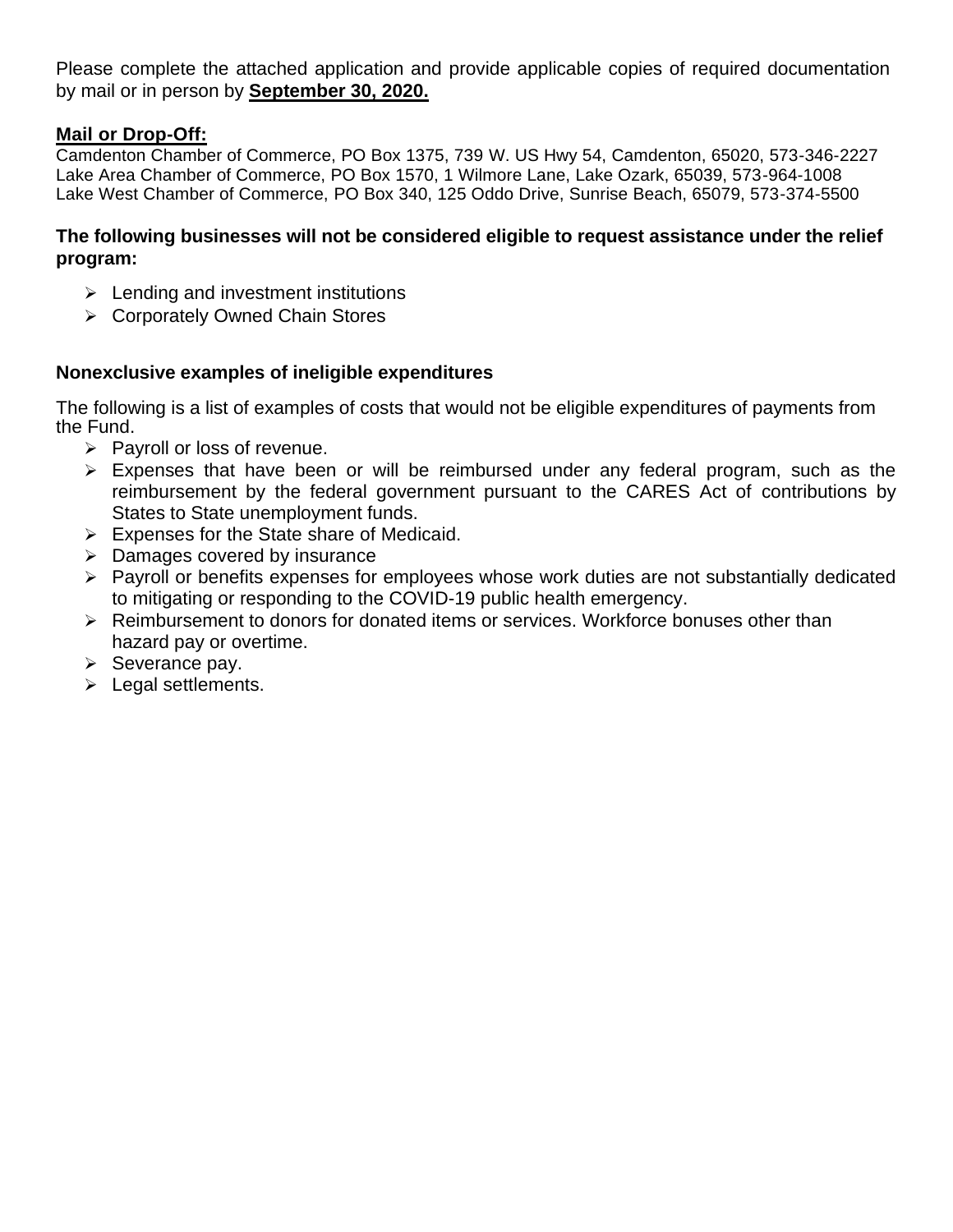| Submission of an application does not guarantee approval for funds<br>DBA or Tradename (if applicable)<br><b>Business Legal Name</b><br><b>Business Phone</b><br><b>Business Address</b><br>Business TIN (EIN, SSN)<br><b>Email Address</b><br><b>Primary Contact</b><br>Number of Employees (not including owner, less than 40)<br>\$<br>Total amount requested<br>Full-time<br>Part-time<br>Purpose of the grant<br>(select more than one)<br><b>Applicant Ownership</b><br>List all owners of the business. Attach a separate sheet if necessary.<br><b>Owner Name</b><br>TIN (EIN, SSN)<br>Address<br>Title<br>Ownership<br>%<br>Question<br><b>YES</b><br>1)<br>List any other funding you have received, the amount and if those funds have been<br>expended (i.e. PPP, EIDL, Unemployment Insurance Benefits, Business Interruption<br>Insurance, Grant Funding, etc.)<br>2)<br>Is the Applicant or any owner of the Applicant presently suspended, debarred, proposed<br>for debarment, declared ineligible, voluntarily excluded from participation in this<br>transaction by any Federal department or agency, or presently involved in any<br>bankruptcy?<br>Has the business ever been subjected to criminal or civil fines and penalties including<br>3)<br>from Camden County code or regulatory violations? | Camden County CARES ACT Funding - Business Assistance Application<br>Application period: September 1-30, 2020 |  |  |  |  |  |    |  |
|----------------------------------------------------------------------------------------------------------------------------------------------------------------------------------------------------------------------------------------------------------------------------------------------------------------------------------------------------------------------------------------------------------------------------------------------------------------------------------------------------------------------------------------------------------------------------------------------------------------------------------------------------------------------------------------------------------------------------------------------------------------------------------------------------------------------------------------------------------------------------------------------------------------------------------------------------------------------------------------------------------------------------------------------------------------------------------------------------------------------------------------------------------------------------------------------------------------------------------------------------------------------------------------------------------------------------|---------------------------------------------------------------------------------------------------------------|--|--|--|--|--|----|--|
|                                                                                                                                                                                                                                                                                                                                                                                                                                                                                                                                                                                                                                                                                                                                                                                                                                                                                                                                                                                                                                                                                                                                                                                                                                                                                                                            |                                                                                                               |  |  |  |  |  |    |  |
|                                                                                                                                                                                                                                                                                                                                                                                                                                                                                                                                                                                                                                                                                                                                                                                                                                                                                                                                                                                                                                                                                                                                                                                                                                                                                                                            |                                                                                                               |  |  |  |  |  |    |  |
|                                                                                                                                                                                                                                                                                                                                                                                                                                                                                                                                                                                                                                                                                                                                                                                                                                                                                                                                                                                                                                                                                                                                                                                                                                                                                                                            |                                                                                                               |  |  |  |  |  |    |  |
|                                                                                                                                                                                                                                                                                                                                                                                                                                                                                                                                                                                                                                                                                                                                                                                                                                                                                                                                                                                                                                                                                                                                                                                                                                                                                                                            |                                                                                                               |  |  |  |  |  |    |  |
|                                                                                                                                                                                                                                                                                                                                                                                                                                                                                                                                                                                                                                                                                                                                                                                                                                                                                                                                                                                                                                                                                                                                                                                                                                                                                                                            |                                                                                                               |  |  |  |  |  |    |  |
|                                                                                                                                                                                                                                                                                                                                                                                                                                                                                                                                                                                                                                                                                                                                                                                                                                                                                                                                                                                                                                                                                                                                                                                                                                                                                                                            |                                                                                                               |  |  |  |  |  |    |  |
|                                                                                                                                                                                                                                                                                                                                                                                                                                                                                                                                                                                                                                                                                                                                                                                                                                                                                                                                                                                                                                                                                                                                                                                                                                                                                                                            |                                                                                                               |  |  |  |  |  |    |  |
|                                                                                                                                                                                                                                                                                                                                                                                                                                                                                                                                                                                                                                                                                                                                                                                                                                                                                                                                                                                                                                                                                                                                                                                                                                                                                                                            |                                                                                                               |  |  |  |  |  |    |  |
|                                                                                                                                                                                                                                                                                                                                                                                                                                                                                                                                                                                                                                                                                                                                                                                                                                                                                                                                                                                                                                                                                                                                                                                                                                                                                                                            |                                                                                                               |  |  |  |  |  |    |  |
|                                                                                                                                                                                                                                                                                                                                                                                                                                                                                                                                                                                                                                                                                                                                                                                                                                                                                                                                                                                                                                                                                                                                                                                                                                                                                                                            |                                                                                                               |  |  |  |  |  |    |  |
|                                                                                                                                                                                                                                                                                                                                                                                                                                                                                                                                                                                                                                                                                                                                                                                                                                                                                                                                                                                                                                                                                                                                                                                                                                                                                                                            |                                                                                                               |  |  |  |  |  |    |  |
|                                                                                                                                                                                                                                                                                                                                                                                                                                                                                                                                                                                                                                                                                                                                                                                                                                                                                                                                                                                                                                                                                                                                                                                                                                                                                                                            |                                                                                                               |  |  |  |  |  | NO |  |
|                                                                                                                                                                                                                                                                                                                                                                                                                                                                                                                                                                                                                                                                                                                                                                                                                                                                                                                                                                                                                                                                                                                                                                                                                                                                                                                            |                                                                                                               |  |  |  |  |  |    |  |
|                                                                                                                                                                                                                                                                                                                                                                                                                                                                                                                                                                                                                                                                                                                                                                                                                                                                                                                                                                                                                                                                                                                                                                                                                                                                                                                            |                                                                                                               |  |  |  |  |  |    |  |
|                                                                                                                                                                                                                                                                                                                                                                                                                                                                                                                                                                                                                                                                                                                                                                                                                                                                                                                                                                                                                                                                                                                                                                                                                                                                                                                            |                                                                                                               |  |  |  |  |  |    |  |
| Has the Applicant, any owner of the Applicant, or any business owned or controlled by<br>any of them, ever obtained a direct or guaranteed loan from SBA or any other Federal<br>4)<br>agency that is currently delinquent or has defaulted in the last 7 years and caused a loss<br>to the government?                                                                                                                                                                                                                                                                                                                                                                                                                                                                                                                                                                                                                                                                                                                                                                                                                                                                                                                                                                                                                    |                                                                                                               |  |  |  |  |  |    |  |
| PLEASE DESCRIBE YOUR BUSINESS                                                                                                                                                                                                                                                                                                                                                                                                                                                                                                                                                                                                                                                                                                                                                                                                                                                                                                                                                                                                                                                                                                                                                                                                                                                                                              |                                                                                                               |  |  |  |  |  |    |  |